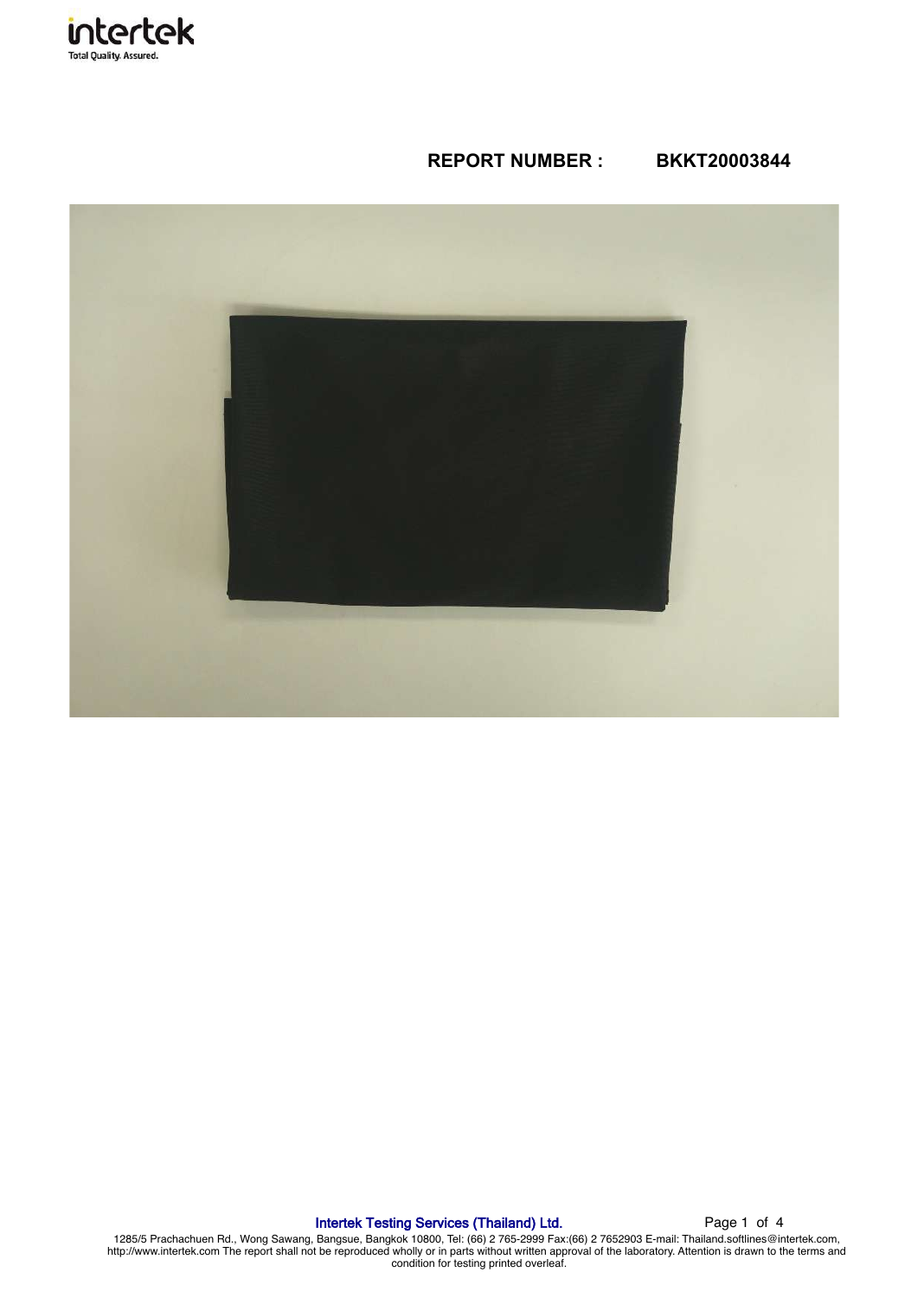

**NUMBER : BKKT20003844 DATE : 08-Apr-2020**

APPLICANT : **AIR PROTEX.** 4, route de Provins 77650 Longueville, FRANCE ATTN : **N. GDL**

| <b>SAMPLE DESCRIPTION</b>                                          | : ONE (1) PIECE OF SUBMITTED SAMPLE SAID TO BE<br>KNITTED FABRIC IN BLACK |
|--------------------------------------------------------------------|---------------------------------------------------------------------------|
| DATE RECEIVED/DATE TEST STARTED : 26 Mar 2020<br>DATE CONFIRMATION |                                                                           |
| <b>TESTING PERIOD</b>                                              | : 26 Mar 2020 TO 08 Apr 2020                                              |
| <b>FIBER CONTENT</b><br>ORDER NO./PO NO.                           | $: 100\%$ POLYESTER                                                       |
| STYLE NO.                                                          |                                                                           |
| ARTICLE NO.<br><b>COLOR</b>                                        | : BLACK                                                                   |
| <b>END USE</b>                                                     | : FOR MASK                                                                |

# **TEST CONDUCTED : AS PER THE REQUEST OF THE APPLICANT. FOR FURTHER DETAILS PLEASE REFER TO ENCLOSED PAGE(S)**

# **CONCLUSION :**

BASED UPON THE SUBMITTED SAMPLE AND TEST RESULTS REPORTED,

WATER REPELLENCY<br>ANTI-BACTERIAL FINISHES ON TEXTILE MATERIALS: ### ANTI-BACTERIAL FINISHES ON TEXTILE MATERIALS:

NOTE : M = MEETS THE PROVIDED REQUIREMENT C = COMMERCIALLY ACCEPTABLE F = BELOW THE PROVIDED REQUIREMENT U = UNACCEPTABLE  $* = NO SUBMITTED INFORMATION$   $\# = NO COMMENT$  NA = NOT APPLICABLE (s) = THE TEST WAS CONDUCTED BY SUBCONTRACTOR.

AUTHORIZED BY FOR Intertek Testing Services Ltd. [Bangkok]



LAB MANAGER/SOFTLINES DEPARTMENT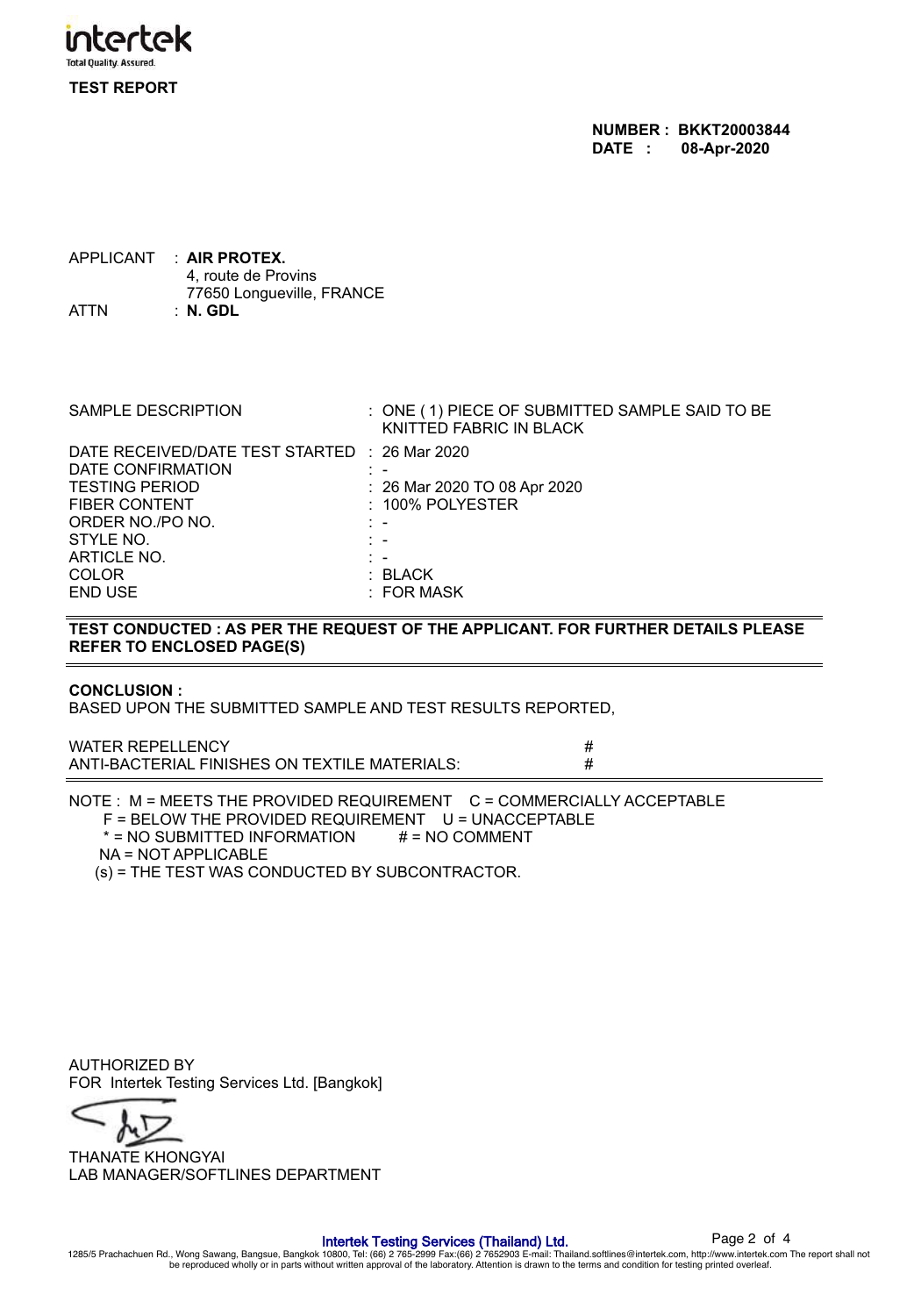

#### TEST CONDUCTED (AS REQUESTED BY THE APPLICANT)

### **1. WATER REPELLENCY**

AATCC 22-2017: CLEANSING PROCEDURE: MACHINE WASH AT 105ºF, NORMAL CYCLE WITH DUMMY LOAD 1.8 kg, IN AATCC 1993 DETERGENT SOLUTION, FOLLOWED BY TUMBLER DRY DELICATE.

|--|

|                 |    | <b>REQUIREMENT</b>       |
|-----------------|----|--------------------------|
| RATING 1:       | 90 | $\blacksquare$           |
| RATING 2:       | 90 |                          |
| RATING 3:       | 90 |                          |
| AFTER 10TH WASH |    |                          |
|                 |    | <b>REQUIREMENT</b>       |
| RATING 1:       | 90 | $\overline{\phantom{0}}$ |
| RATING 2:       | 90 |                          |
| RATING 3:       | 90 |                          |
|                 |    |                          |

## REMARK:

RATING DESCRIPTION

- 100 NO STICKING OR WETTING OF THE SPECIMEN<br>90 SLIGHT RANDOM STICKING OR WETTING OF TH
- 90 SLIGHT RANDOM STICKING OR WETTING OF THE SPECIMEN FACE<br>80 WETTING OF SPECIMEN FACE AT SPRAY POINTS
- 80 WETTING OF SPECIMEN FACE AT SPRAY POINTS<br>70 PARTIAL WETTING OF THE SPECIMEN FACE BEY
- 70 PARTIAL WETTING OF THE SPECIMEN FACE BEYOND THE SPRAY POINTS<br>50 COMPLETE WETTING OF THE ENTIRE SPECIMEN FACE BEYOND THE SPR
- 50 COMPLETE WETTING OF THE ENTIRE SPECIMEN FACE BEYOND THE SPRAY POINTS
- 0 COMPLETE WETTING OF THE ENTIRE FACE OF THE SPECIMEN